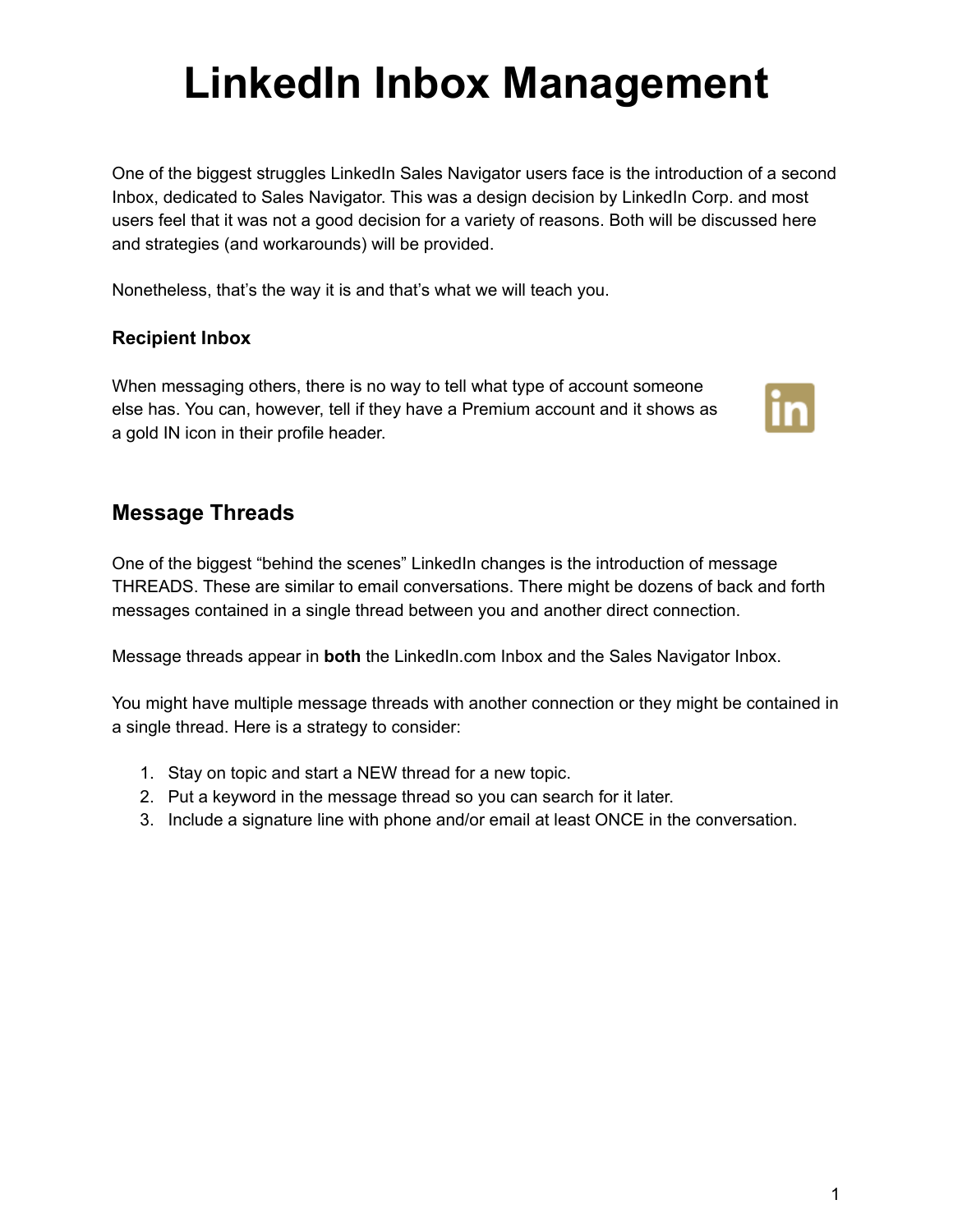# **LinkedIn.com Inbox**

The LinkedIn.com Inbox contains messages sent to others and those received from your direct LinkedIn connections (1's).

Recently, LinkedIn Corp. started adding accepted invitations as messages in the LinkedIn.com Inbox, so long as there was a CUSTOM invitation sent. This is another big reason to take extra time to write and send a custom invite.

## **LinkedIn.com Inbox items include:**

**InMails -** Sales Navigator includes a limited number of InMails, which are like special delivery messages sent to people you are NOT connected to (e.g. 2's and 3's). The InMails you receive from *others* will appear here. The InMails you send do not.

**Messages** - Messages SENT TO your direct connections (1's) from the LinkedIn Inbox appear in the LinkedIn Inbox as you would expect. Messages RECEIVED FROM from other direct connections (1's) appear in the LinkedIn Inbox no matter what LinkedIn platform they were sent from (LinkedIn, Sales Navigator, Recruiter, Mobile).

# **Sales Navigator Inbox**

The Sales Navigator Inbox contains messages only and they must be initiated from Sales Navigator, not from LinkedIn, to appear in this Inbox.

Custom invitations sent from the Sales Navigator side will show up in the LinkedIn Inbox, not in the Sales Navigator Inbox. Generic invitations will not appear in any Inbox.

## **Sales Navigator Inbox items include:**

**Messages** - Messages SENT TO your direct connections (1's) from the Sales Navigator Inbox appear in the Sales Navigator Inbox. The replies also appear here.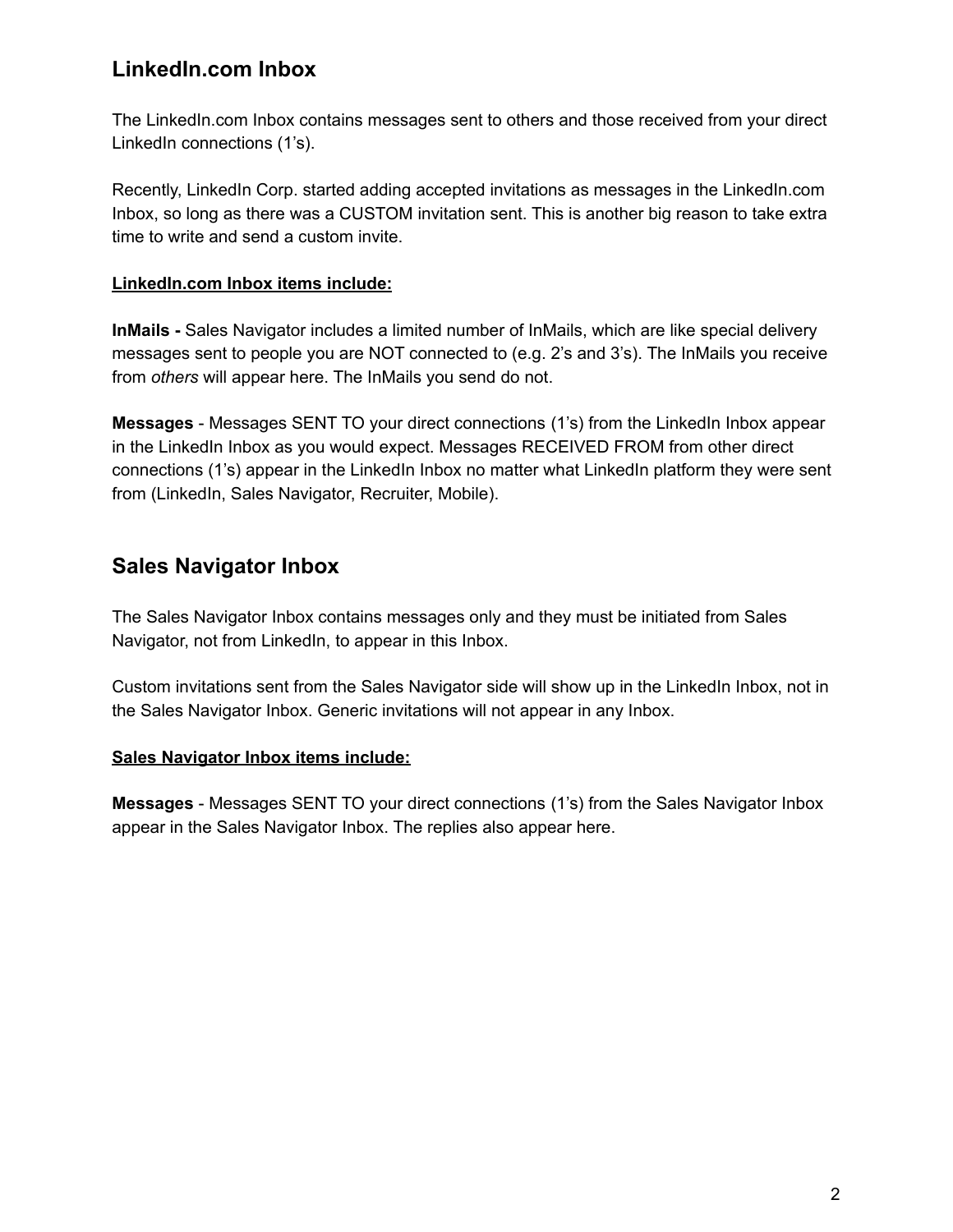# **Writing a LinkedIn Message**

There are a number of methods to writing a message. If it's a short, one-time, custom message it's OK to write it directly on LinkedIn (or Sales Navigator).

If, on the other hand, it's complex or it may be used again, it may be best to write it elsewhere and copy/paste the message. Use a word processor and store save the message for future use.

We recommend Google Docs for creating, storing, and collaborating on messages. It's free, it's backed up in real-time and it's easy to collaborate with someone on the text.

## **Method 1 - Write a message in the LinkedIn Message Inbox**

Creating a new message in the LinkedIn Inbox starts right here:



Click on the Icon and a window appears for you to enter who the message is for (direct connections only). Simply start typing and pick from the drop-down list. You can add as many people as you like.

| New message                                                                                        |                                                                                                   |                                                    |                                                                         |  |  |  |
|----------------------------------------------------------------------------------------------------|---------------------------------------------------------------------------------------------------|----------------------------------------------------|-------------------------------------------------------------------------|--|--|--|
|                                                                                                    |                                                                                                   | Mark Weir $\times$ Frederick McDonald $\times$ Tom |                                                                         |  |  |  |
|                                                                                                    | Tom Piz 1st                                                                                       |                                                    | Director of Human Resources/ Western Regional Lead at Fresh Point, Inc. |  |  |  |
| <b>Tom Blanco</b> 1st<br>Principal at No Pineapple Staffing, LLC                                   |                                                                                                   |                                                    |                                                                         |  |  |  |
| <b>Tom Mazzulla</b> 1st<br>Looking for a Demandware Developer for a Great Client in Charlotte, NC. |                                                                                                   |                                                    |                                                                         |  |  |  |
|                                                                                                    | <b>Tom Sadler</b> 1st<br>Sales and Marketing Director at indago digital                           |                                                    |                                                                         |  |  |  |
|                                                                                                    | <b>Tom DeBourcy</b> 1st<br>Professional Research Services - Talent Acquisition Research-Candidate |                                                    |                                                                         |  |  |  |

Once you have entered the "recipients", you are ready to enter the message text in the window at the bottom.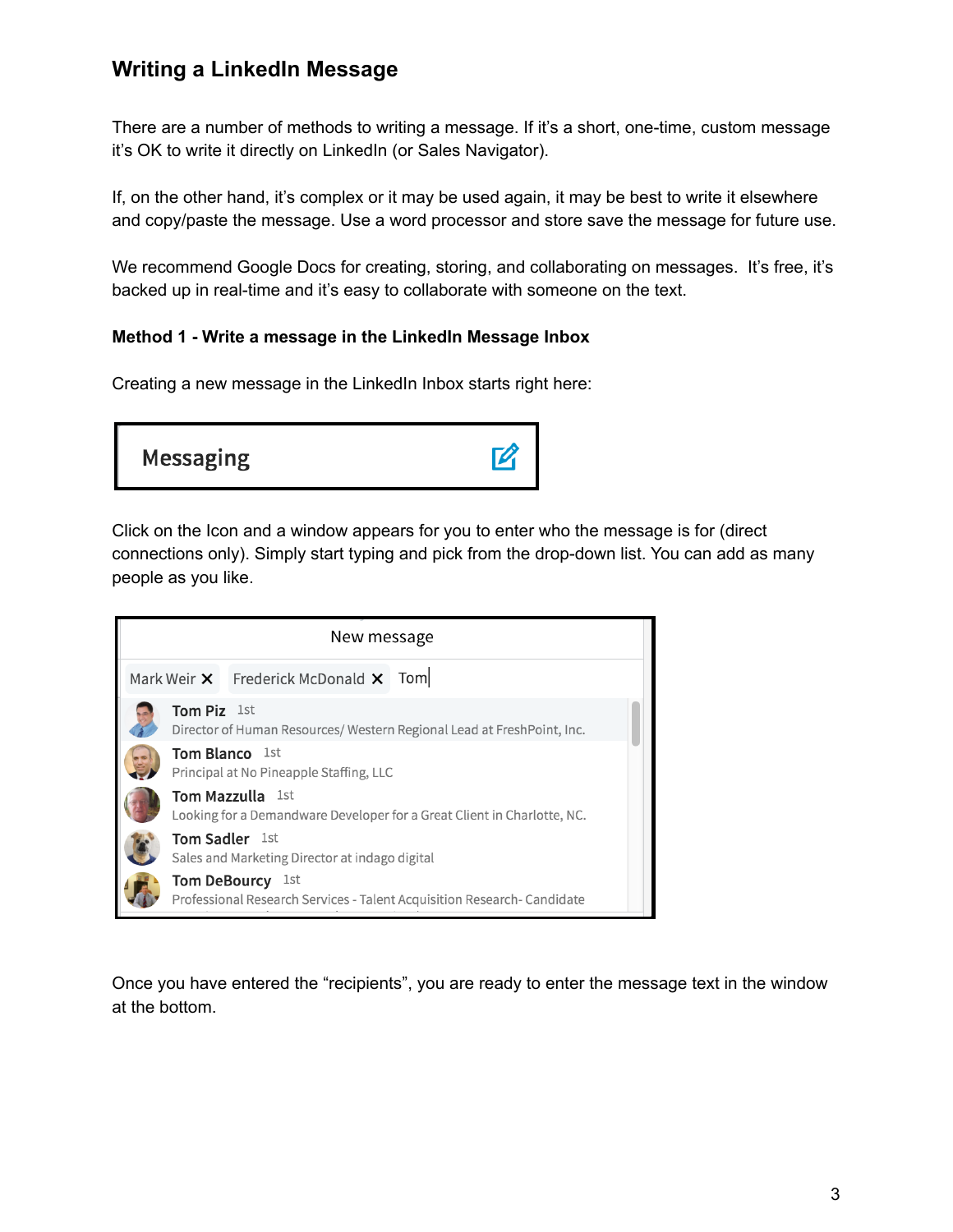#### **Method 1 - Write a message from their Profile**

A second method to message someone is to start at their profile. A big blue MESSAGE button will appear in the header area as shown.



The story is pretty much the same as with Method 1 (Message Inbox). In this case, the recipient is already filled out. You can add more recipients or get on with the process.

| New message                      |             | x              |  |  |
|----------------------------------|-------------|----------------|--|--|
| Don Coufal X                     |             |                |  |  |
|                                  |             |                |  |  |
|                                  |             |                |  |  |
|                                  |             |                |  |  |
|                                  |             |                |  |  |
|                                  |             |                |  |  |
|                                  |             |                |  |  |
|                                  |             |                |  |  |
| Write a message or attach a file |             |                |  |  |
| උ<br>$\overline{\mathbb{R}}$     | <b>Send</b> | <b>ILL III</b> |  |  |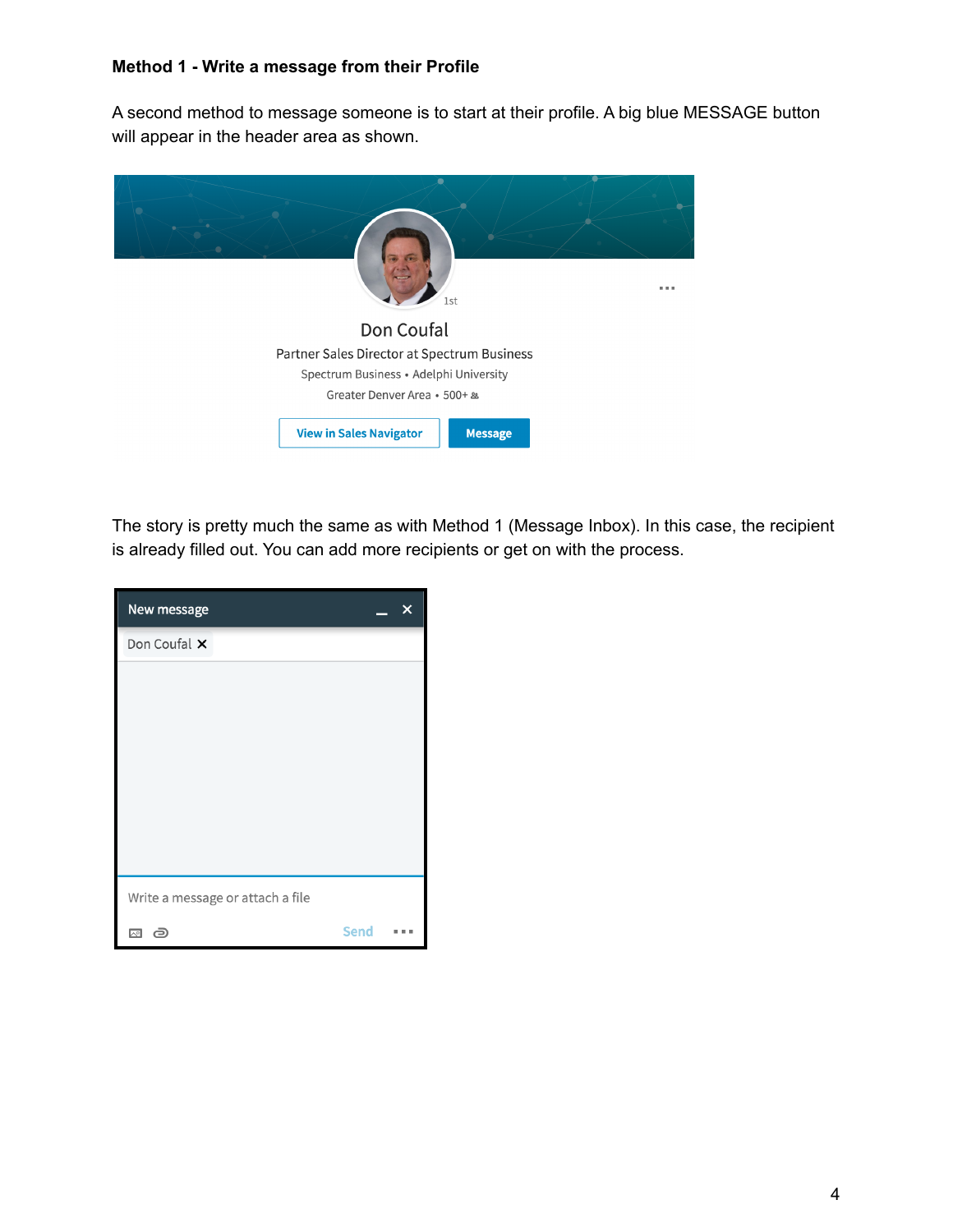## **Entering Text**

You might copy/paste text from elsewhere (like a template) or you might type it in right here. You may enter up to 2000 characters. It's best to keep your messages short, tight and in the 500-1000 character range if you want the best results.

| Write a message or attach a file |                                           |  |  |  |
|----------------------------------|-------------------------------------------|--|--|--|
|                                  | Press Enter to send<br>$\alpha \approx 0$ |  |  |  |

#### **IMPORTANT NOTE**

Note how it says "Press Enter to send" above. It is the default set by LinkedIn. That means the message is sent immediately the first time you hit enter. YOU DO NOT WANT THIS.

Change this immediately by clicking on the 3 DOT menu and selecting the "Click Send" option. This need only be done ONCE as it sets the default going forward.



The message area now looks like this with a SEND button.

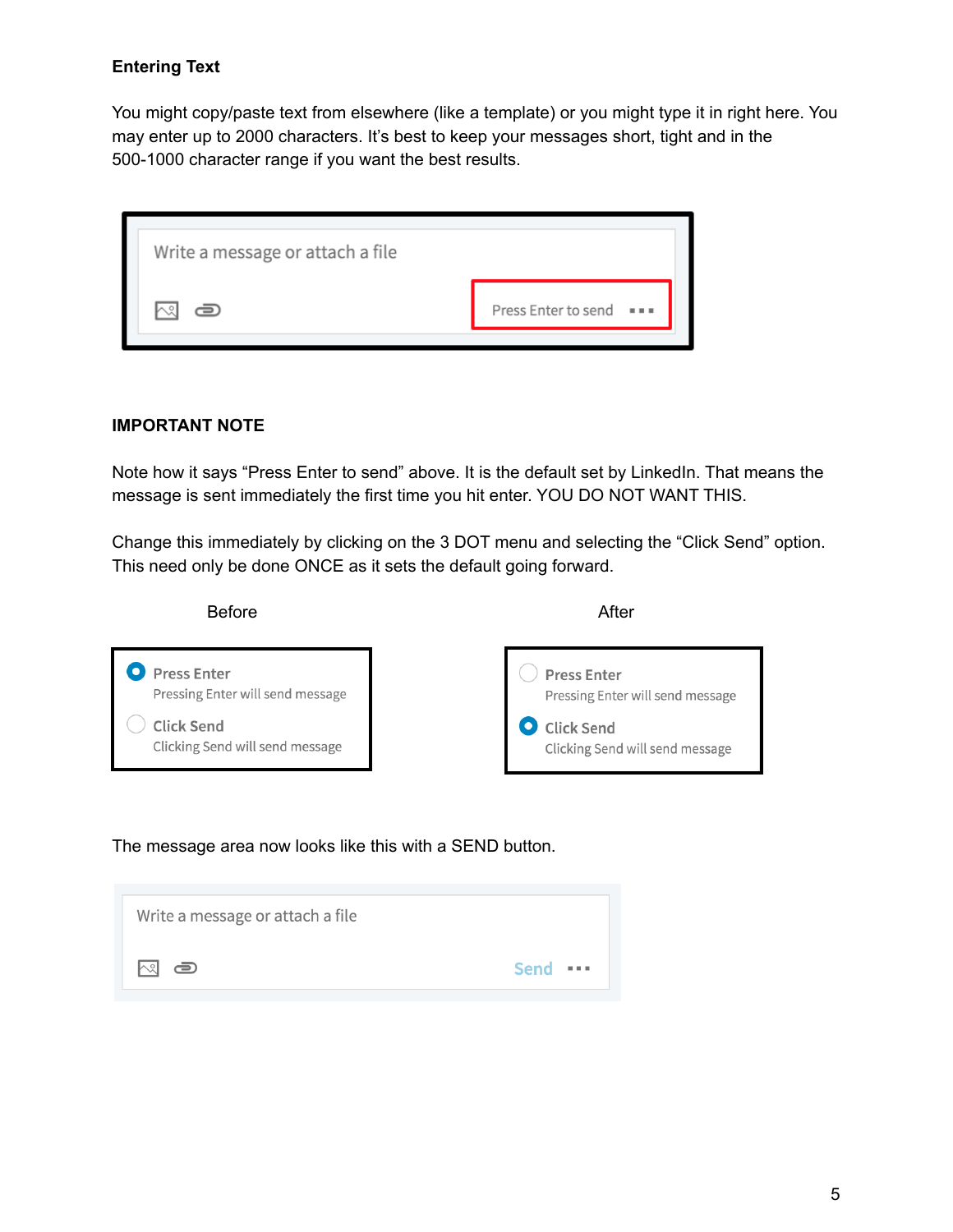# **Message Body**

The message can contain text, special characters, email addresses, phone numbers, and even a clickable link. LinkedIn allows 2000 characters. Experts feel that 500-750 characters are optimal for many reasons.

#### **URL Tips**

Only include the URL parts that are most needed with no trailing information

[www.thomasville.com/&EL=auto&trackingInfoJson.contextId=4367590D4F18C014](http://www.thomasville.com/&EL=auto&trackingInfoJson.contextId=4367590D4F18C014)

becomes

#### [www.thomasville.com](http://www.thomasville.com)

Use [www.domain.com](http://www.domain.com) vs. <http://domain.com> whenever possible to keep it clean and simple looking for message recipients. Both do the same thing, with a few exceptions. Test the link when you are done to be sure the clean, short URL still works as it should.

If the URL is long or ugly, consider getting a nice clean "custom" domain name and setting it up to forward to the original site. They cost about \$10 per year and you might have a handful for such purposes. They are available through many sources, including GoDaddy.

#### **Real Life URL Redirect Example**

The "native" link to my online calendar to book a 30-minute call looks like this:

#### [www.calendly.com/michaeloneil/30min](http://www.calendly.com/michaeloneil/30min)

I make it a bit more simple by using a simple URL that is a combination of 3 words - [www.schedulewithmike.com.](http://www.schedulewithmike.com)

It forwards to the more complex URL above. It's shorter, it looks nice and people have a pretty good idea of what it does.

#### **Extra Considerations**

There may be a little bit of apprehension from some who might click on the link because you don't really know where it will take them.

If you think this might be the case and it's important enough, consider using the native URL in its simplest form instead.

#### **DOMAIN** 侖 **FORWARD TO** nichaeloneil/30min http://  $\triangleq$ Preview **FORWARD TYPE** Permanent (301) Temporary (302) **SETTINGS O** Forward only ◯ Forward with masking Update my nameservers and DNS settings to support this change. **Cancel Save**

Forwarding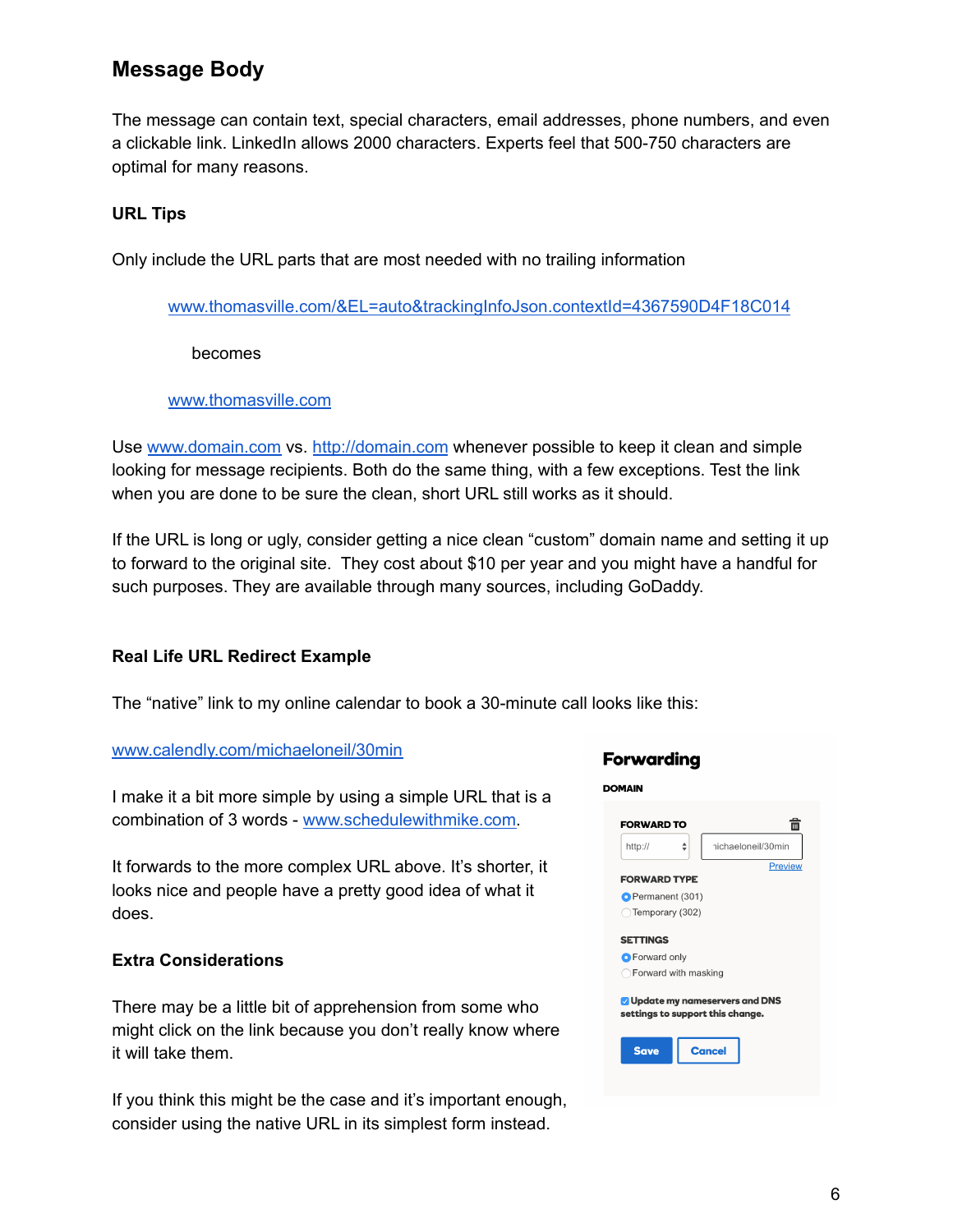# **Images and Attachments**

Besides text, LinkedIn.com and Sales Navigator messages can include certain types of Images and Attachments. This should be done carefully.

Warning - It may not be the best idea to be sending attachments to others unless they are expecting it. You won't get in trouble with LinkedIn, but don't expect many people to open the attachment if you do this.

#### **Images**

You can "insert" an image in JPG, PNG, or GIF format - up to 4Mb in size. This is similar to an image in an email except it can't be "inserted". They will see the image at the bottom of your message. It's best to crop your image and/or clean it up a bit if you want the best results.

## **Attachments**

You may also Attach a file as you would with an email. Add a Word file, Powerpoint, or PDF file up to 4Mb in size. Images cannot be used as Attachments. Use the Images option above instead.

## **Message Testing**

Think of your message as a "layout project". A nicely laid out message will attract the reader, a big clunky message will drive them away.

You can only "estimate" how a message will look on LinkedIn before it's sent. The narrow width of LinkedIn messages has a profound effect on how they look in the Inbox.

If you are doing a series of messages, and they are long or complex, test them on a friend or coworker beforehand. This extra step will help you craft the best possible messages both on LinkedIn.com and in Sales Navigator.

Make sure that the message 1) looks good 2) has working links and 3) is sent from the right Inbox. If a paragraph looks too big, simply cut it in half.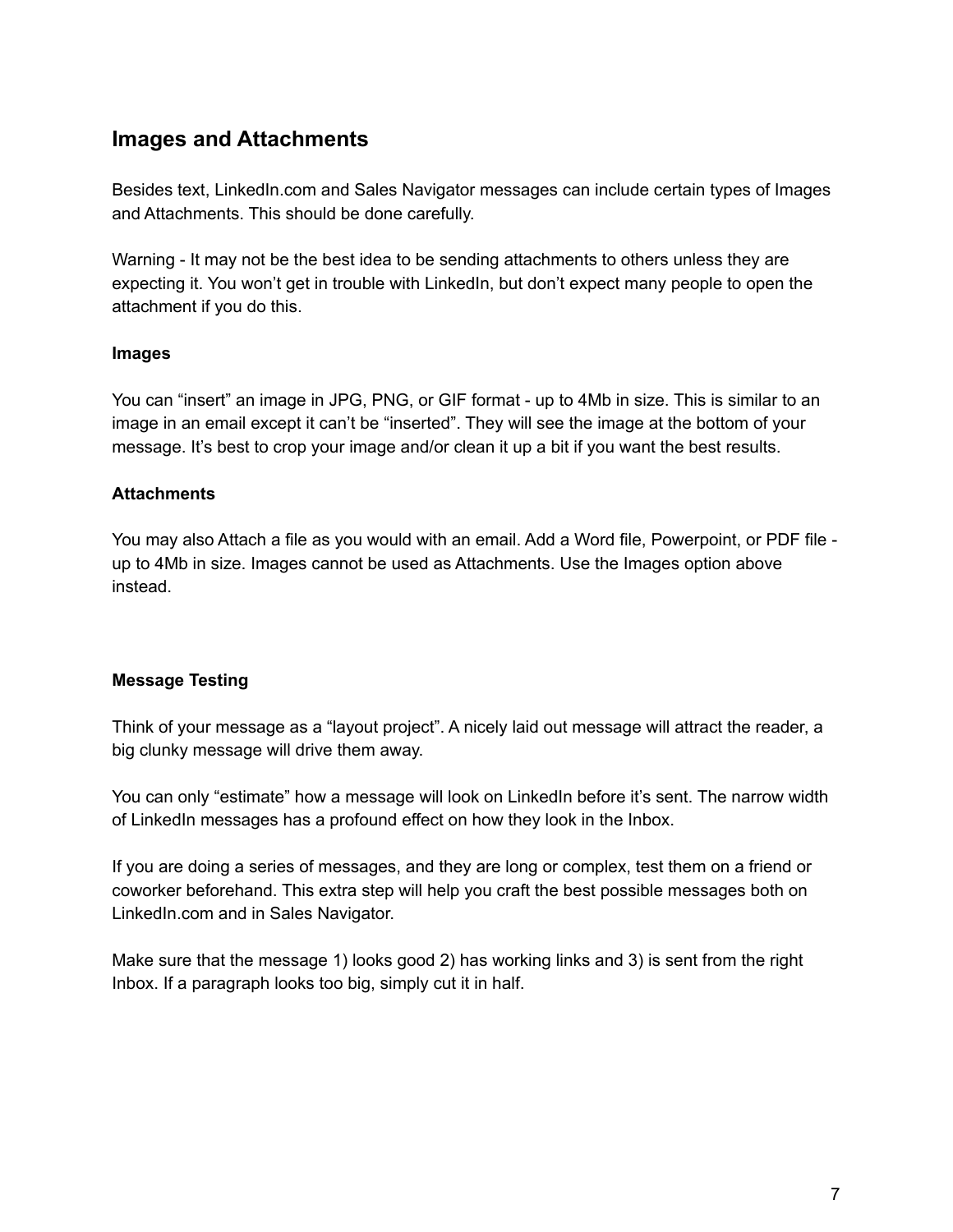# **Inbox Strategies**

The two LinkedIn inboxes call for an Inbox strategy or a series of strategies. Without this, you may find that your Inbox situation is a mess, getting worse by the day.

## **Strategy 1 - Message Templates**

Messages that will be sent often should be made into a template in a word processor and labeled appropriately. Here are some examples of template names for invitations:

- Telecom Invite Owner
- Telecom Invite VP
- Telecom Invite Channels

These are example template names for messages to be sent to connections:

- Telecom Call Request Message Owner
- Telecom Call Request Message VP
- Telecom Call Request Message Channels

These are the types of messages that might be used in systematic LinkedIn campaigns.